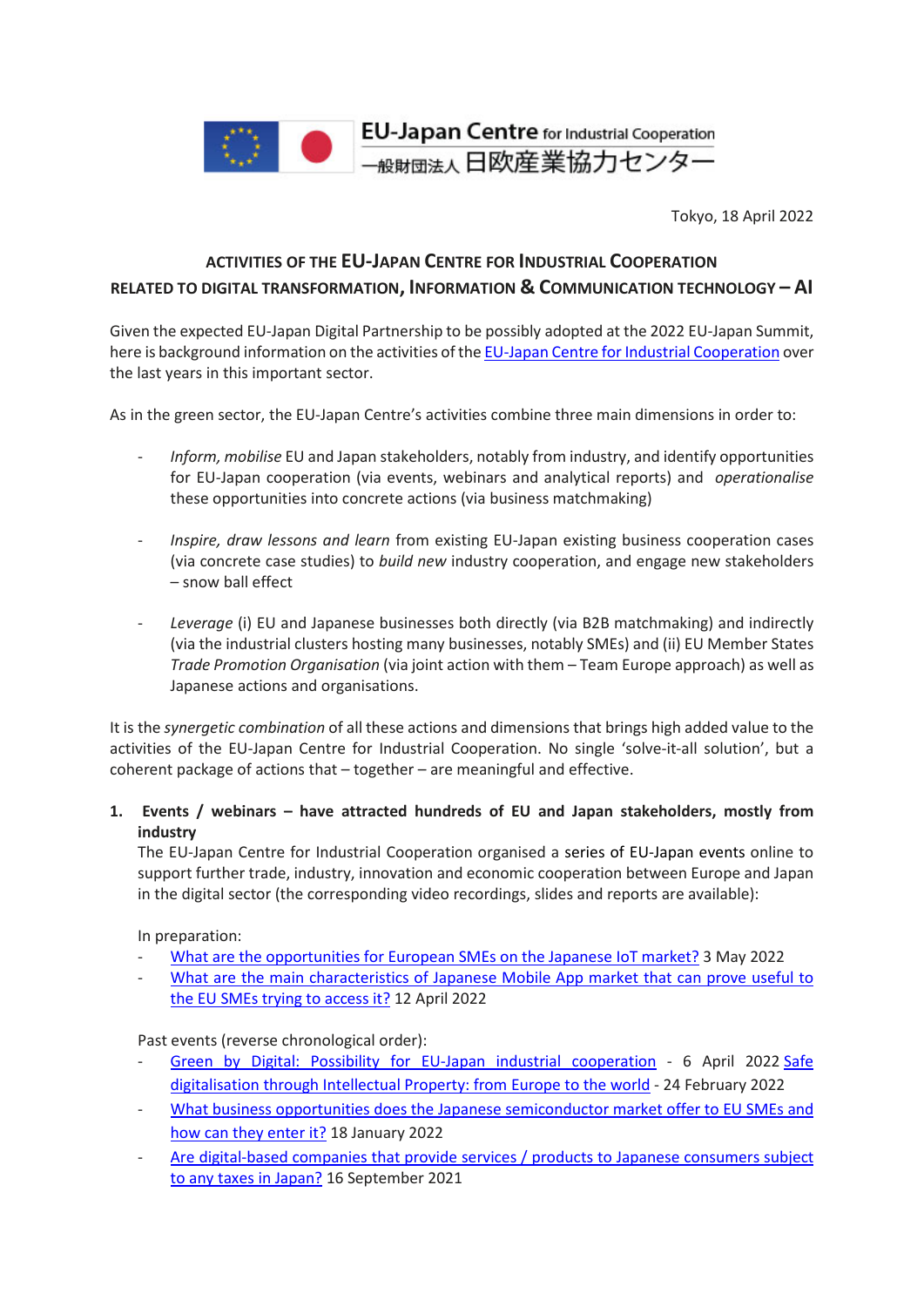- What [opportunities](https://www.eu-japan.eu/events/webinar-176-e-health-and-telemedicine-japan) does the Japanese e-Health and Telemedicine market offer to SMEs in the [EU?](https://www.eu-japan.eu/events/webinar-176-e-health-and-telemedicine-japan) 22 June 2021
- Get Ready for Japan 2021 -Moro [Global](https://www.eu-japan.eu/news/eu-japan-centres-events-digest-may-2021) 31 May -11 June 2021
- What will happen to Japan's digital, green and [resilience?](https://www.eu-japan.eu/sites/default/files/imce/2021.4.22%E3%82%A6%E3%82%A8%E3%83%93%E3%83%8A%E3%83%BC%E3%80%80%E8%AC%9B%E6%BC%94%E8%A6%81%E6%97%A8%E3%80%80.pdf) -22 April 2021
- How to increase [synchronization](https://www.eu-japan.eu/events/webinar-168-eu-japanai-project-h2020) and cooperation on AI and related digital technologies in [manufacturing,](https://www.eu-japan.eu/events/webinar-168-eu-japanai-project-h2020) with higher global impact? 25 March 2021
- The EU and Japan : A New Way Forward Industrial [Transition](https://www.eu-japan.eu/events/eu-and-japan-new-way-forward-industrial-transition-towards-green-and-digital-economy) Towards Green and Digital [Economy](https://www.eu-japan.eu/events/eu-and-japan-new-way-forward-industrial-transition-towards-green-and-digital-economy) - 18 March 2021
- What are the [opportunities](https://www.eu-japan.eu/events/epa-helpdesk-webinar-26-telecom) the EPA provides related to the telecom sector? 13 October 2020
- What [opportunities](https://www.eu-japan.eu/events/webinar-157-electronics-sector-japan) does the Japanese Electronics Sector offer to SMEs in EU? 8 September 2020
- AI in the [Japanese](https://www.eu-japan.eu/events/webinar-155-artificial-intelligence-japanese-medical-sector) medical sector, 9 June 2020
- AI and its impact on [copyright](https://www.eu-japan.eu/events/technology-transfer-34-artificial-intelligence-and-its-impact-copyright-and-patent-laws) and patent laws, 28 February 2020
- Blockchain in Japan: Market overview and [opportunities](https://www.eu-japan.eu/events/technology-transfer-webinar-31-blockchain-japan-market-overview) for EU businesses, 29 November 2019
- EU-Japan Economic Partnership Agreement How to [Revolutionize](https://www.eu-japan.eu/events/eu-japan-epa-how-revolutionize-our-industries-strong-digital-cooperation) our Industries by Strong Digital [Cooperation](https://www.eu-japan.eu/events/eu-japan-epa-how-revolutionize-our-industries-strong-digital-cooperation) – 28 March 2018
- EU-Japan lean Summit Driving improvement and [competitiveness](https://www.eu-japan.eu/events/eu-japan-lean-summit) in a digital age, 21 September 2017
- EU and Japan How digital trade can support [business,](https://www.eu-japan.eu/events/eu-and-japan-how-digital-trade-can-support-business) 20 March 2017

In addition the annual meeting of [EU-Japan Business Round Table](https://www.eu-japan-brt.eu/) on 4 November 2021 "*[The EU and](https://www.eu-japan-brt.eu/annual-meeting-2021)  Japan together – [Leading the way for a more digital and greener future](https://www.eu-japan-brt.eu/annual-meeting-2021)*". in Brussels highlighted how industry can help make a reality of the Japan-EU Green Alliance. [Joint BRT recommendations](https://www.eu-japan-brt.eu/sites/eu-japan-brt.eu/files/pastmeetings/2021/brt2021_part1_EN_final.pdf) handed over to Commissioner Breton on 4 November 2021 in Brussels and to Prime Minister Kishida on 9 February 2022, include recommendations on the digital sector, notably:

- Recommends that "Data Free Flow with Trust" (DFFT) becomes one of the key pillars to promote free and safe cross-border data flow, and contribute to the development of secure 6G infrastructures, and recognises that sustainable digital innovation should go hand-in-hand with the green and inclusive transformation.
- Is strongly encouraged by the EU's proposal for an EU-Japan Digital Partnership to enhance EU-Japan cooperation, notably in standards, regulations, edge computing, 5G and beyond, cybersecurity, semiconductors, and artificial intelligence (AI).
- Commits to driving digital transformation to the benefit of society through continuous cooperation, including supporting the efforts of EU and Japanese Authorities to promote global standards and comprehensive approaches to digital technologies and policies

## **2**. **Concrete case studies of EU-Japan industrial cooperation in the digital sector**

The EU-Japan Centre has highlighted the following existing EU-Japan business cooperation:

- [http://www.eu-jp-tthelpdesk.eu/wp-content/uploads/2020/09/SME-Corner-August-](http://www.eu-jp-tthelpdesk.eu/wp-content/uploads/2020/09/SME-Corner-August-2020.pdf)[2020.pdf](http://www.eu-jp-tthelpdesk.eu/wp-content/uploads/2020/09/SME-Corner-August-2020.pdf)
- [Connecting Everything over the Internet](https://www.eu-japan.eu/sites/default/files/publications/docs/Success%20Stories%20and%20Statistics%20EEN%20JAPAN.pdf) (2018)
- [Distribution of GNSS related software from the Czech Republic to Japan](https://www.eu-japan.eu/sites/default/files/publications/docs/Success%20Stories%20and%20Statistics%20EEN%20JAPAN.pdf) (2016)
- See also **Euronews business Planet** about **Altechna**

The EU-Japan Centre identified the following case studies between Japanese and EU companies taking place in ASEAN, Africa and Latin America.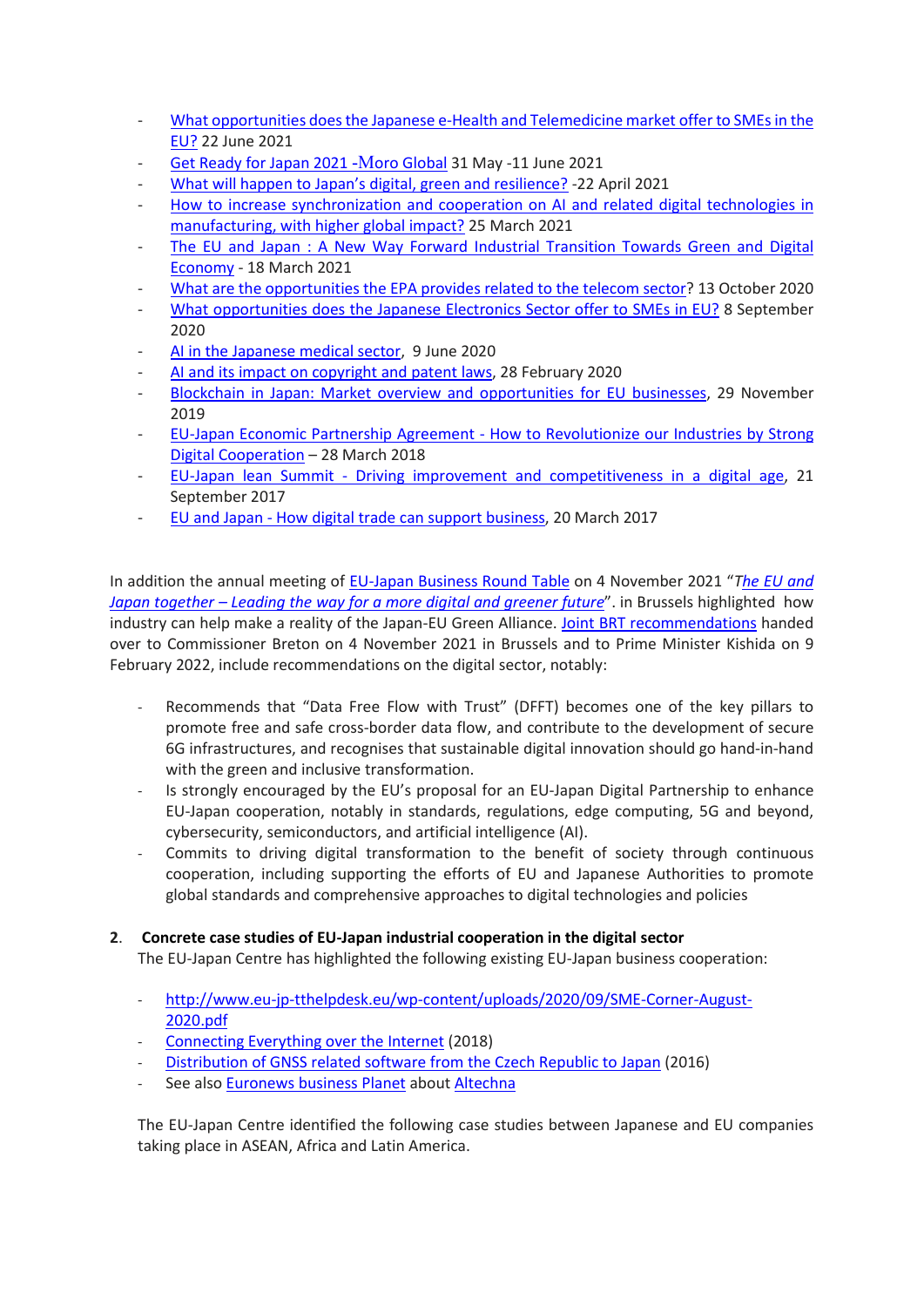| Japanese<br>partner(s)                                               | <b>EU</b><br>partner(s)                                                                                                                            | <b>Target</b><br>market(s)  | <b>Short</b><br>description                                                                                | <b>Sources</b>                                                                                                                           |
|----------------------------------------------------------------------|----------------------------------------------------------------------------------------------------------------------------------------------------|-----------------------------|------------------------------------------------------------------------------------------------------------|------------------------------------------------------------------------------------------------------------------------------------------|
|                                                                      |                                                                                                                                                    |                             |                                                                                                            |                                                                                                                                          |
| Japan<br><b>International</b><br>Cooperation<br><b>Agency (JICA)</b> | Augumenta (Finland); Iristick<br>(Belgium)                                                                                                         | Ghana<br>Zambia<br>(Africa) | Smart glasses for<br>remote technical<br>training in Ghana and<br>Zambia                                   | https://bit.ly/371uq1D<br>https://bit.ly/3Jys1se                                                                                         |
| <b>NTT DATA Co.</b>                                                  | Everis Participaciones S.L.<br>(Spain)                                                                                                             | Latin America               | Consulting in<br>technological<br>applications                                                             | https://reut.rs/3usZOig<br>https://bit.ly/3jnwPGe                                                                                        |
| <b>NTT DATA Co.</b>                                                  | Citibeats<br>(Spain)                                                                                                                               | Global<br>East Africa       | Citizen engagement<br>platform                                                                             | https://bit.ly/3E2HjEl                                                                                                                   |
| <b>Hondar Motor Co.</b><br>Ltd ; OMRON Co. ;<br>Panasonic Co.        | Bolt Technology OÜ (Estonia);<br>Combinostics Oy (Finland);<br>Einride AB (Sweden); Flexound<br>Systems Oy (Finland); MaaS<br>Global Ltd (Finland) | Global                      | Innovation (esp.<br>mobility)                                                                              | https://bit.ly/304Qitl<br>https://bit.ly/379FsBR<br>https://bit.ly/3v7bfLl                                                               |
| <b>ACCESS Co. Ltd.</b>                                               | <b>IoTerop SAS</b><br>(France)                                                                                                                     | Southeast<br>Asia           | Software solution, IoT                                                                                     | https://bit.ly/3Jxg4D4                                                                                                                   |
| Kyoto Tool Co. Ltd.                                                  | Datatronic Kft.                                                                                                                                    | Japan                       | providing services<br>to businesses<br>related to<br>digitalisation using<br>innovative IT<br>technologies | https://www.eu-<br>japan.eu/sites/default/file<br>s/publications/docs/Succe<br>ss%20Stories%20and%20<br>Statistics%20EEN%20JAPA<br>N.pdf |
| Company's name<br>not disclosed                                      | loTerop                                                                                                                                            | Japan, S.<br>Korea          | embedded<br>platforms,<br>operating systems<br>and<br>communication<br>protocols                           | https://www.eu-<br>japan.eu/sites/default/file<br>s/publications/docs/Succe<br>ss%20Stories%20and%20<br>Statistics%20EEN%20JAPA<br>N.pdf |

## 3. **[Vulcanus](https://www.eu-japan.eu/events/vulcanus-japan) in Japan**

Consists of industrial placements in Japan for EU students. It includes mainly a four-month intensive Japanese language course, followed by an eight-month traineeship in a Japanese company.

Here are the Japanese companies having hosted Vulcanus participants in 2021 who were involved in the digital sector=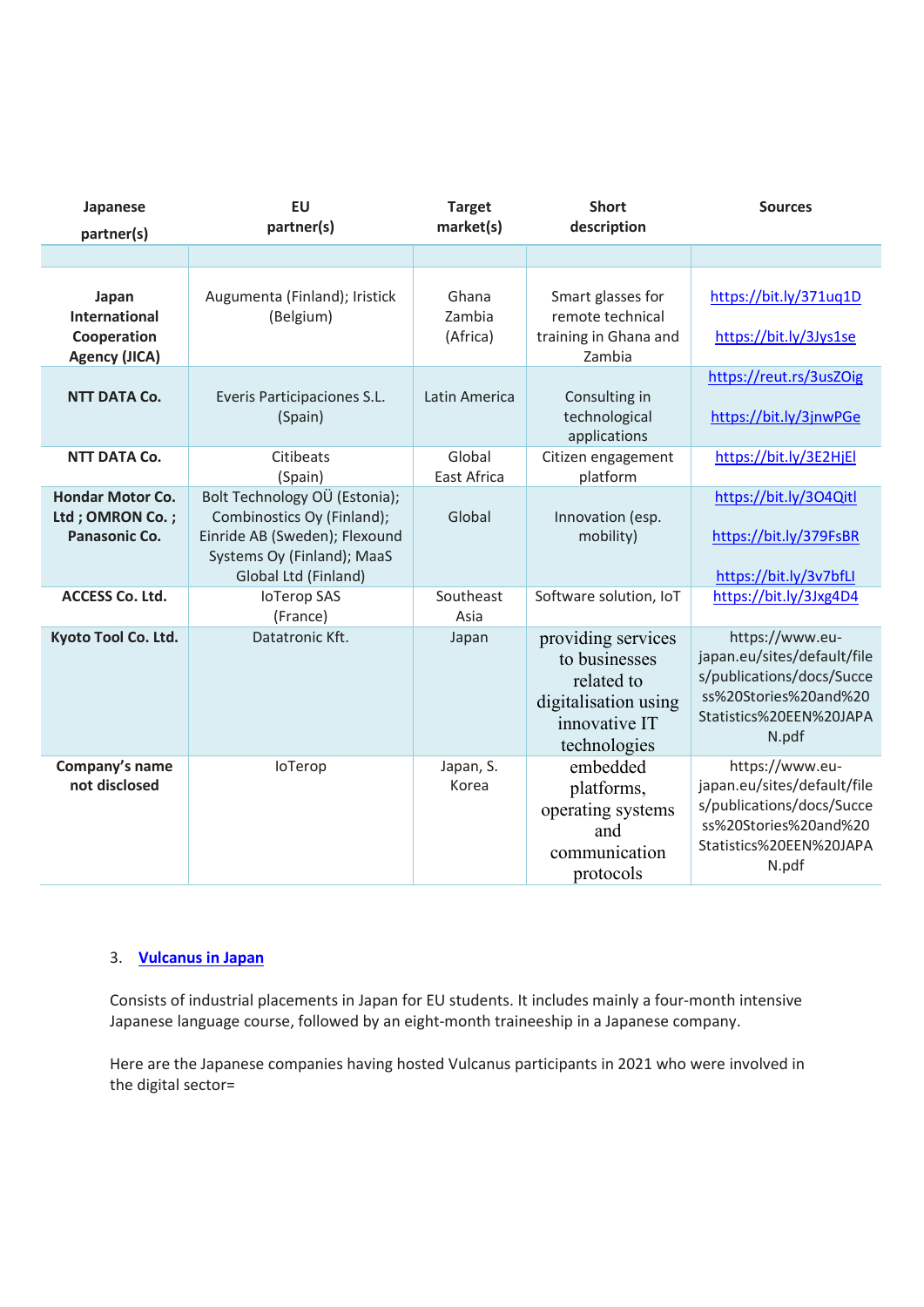| <b>Companies</b>         | <b>Themes of traineeship</b>                                          |
|--------------------------|-----------------------------------------------------------------------|
| Mitsubishi Materials     | Apply image processing and AI for product inspection                  |
| Corporation              |                                                                       |
| Fujitsu Laboratories Itd | Research on software technology for accelerating AI applications      |
|                          | Developing optimization techniques with various Operations Research   |
|                          | methods, mathematical modeling and reinforcement learning for         |
|                          | solving actual social problems.                                       |
|                          | Application of biometric authentication technology                    |
| Advanet Inc              | Development of Robot Operating System (ROS) on Windows IoT,           |
|                          | Azure IoT device management and general M2M, embedded                 |
|                          | technology and cloud integration                                      |
| Omron Sinic X            | - Robotic Manipulation and Assembly or Pattern Recognition and        |
| corporation              | Machine Learning or Human-Robot Interaction or another research       |
|                          | topic related to our recent publications"                             |
| NTT Basic Research       | Manipulating quantum Hall quasiparticles toward topological           |
| Laboratories             | quantum computation                                                   |
|                          | Electron spin manipulation in semiconductor nanostructures            |
| Rakuten Mobile Inc.      | [Engineering] Building/Evolving the next generation research platform |
|                          | for Autonomous Network Lab                                            |

## **4. Industrial clusters: Best practice of EU-Japan [cooperation](https://www.ejrc-helpdesk.eu/best-practices5de790d2)** :

The EU-Japan Regional Cooperation [Annual Conference & Matchmaking](https://www.ejrc-helpdesk.eu/best-practices5de790d2) was held on 17-18 May 2021 on the theme of "Future of the EU-Japan Regional Cooperation", with 136 participants from Europe and Japan, including 7 prefectures and 2 cities from Japan, 6 regions and one city from Europe, and 11 clusters from Japan and Europe. Day 1 was dedicated to a conference. Day 2 was focusing on matchmaking of clusters/ regions / prefectures in a number of sectors, including the digital one.

This event was organized by the EU-Japan Regional Cooperation Helpdesk (CEEJA and CLAIR) and the EU-Japan Centre for Industrial Cooperation (DG GROW and METI), in cooperation with the European Cluster Collaboration Platform.

## **5. Analytical reports**

The EU-Japan Centre has prepared (notably via our ["MINERVA"](https://www.eu-japan.eu/minerva_programme) activity that is a 6 month in-house research scheme in Japan designed to support its research and policy analysis of EU-Japan economic and industrial issues) the following reports highlighting the situation in Japan and the opportunities for EU businesses. Reports and video podcast are available.

- Digital Transformation in Japan [Assessing opportunities for EU SMEs,](https://www.eu-japan.eu/sites/default/files/publications/docs/Digital-Transformation-Japan-Assessing-opportunities-forEU-SMEs.pdf) Lena Broeckaert (2022)
- [eHealth and telemedicine in Japan,](https://www.eu-japan.eu/publications/report-e-health-and-telemedicine-japan) April 2021
- [Japanese electronics sector,](https://www.eu-japan.eu/publications/report-japanese-electronics-sector) September 2020
- [Analysis of opportunities for EU SMEs in Japan's Data Economy and Artificial Intelligence in](https://www.eu-japan.eu/sites/default/files/publications/docs/ak_report_2019.pdf)  [connection with Robotics](https://www.eu-japan.eu/sites/default/files/publications/docs/ak_report_2019.pdf) and ["The rapid growth of AI in Japan"](https://www.openaccessgovernment.org/artificial-intelligence-in-japan/80985/) Agnieszka Kuczyńska (2019)
- Artifi[cial intelligence in Japan and Opportunities for European](https://www.eu-japan.eu/sites/default/files/publications/docs/artificial_intelligence_in_japan_-_guillermo_garcia_-_0511.pdf) Companies an[d "The](https://www.openaccessgovernment.org/japan-the-development-of-artificial-intelligence/79274/)  [development of AI in Japan"](https://www.openaccessgovernment.org/japan-the-development-of-artificial-intelligence/79274/) Guillermo Garcia (2019)
- [Blockchain in Japan](https://www.eu-japan.eu/publications/blockchain-japan-minerva-fellowship) Marta González (2018)
- [Opportunities for venture firms, universities, and research institutes in the EU to conduct](https://www.eu-japan.eu/publications/opportunities-venture-firms-universities-and-research-institutes-eu-conduct-knowledge)  [knowledge transfer with Japanese counterparts in nine digital technology areas](https://www.eu-japan.eu/publications/opportunities-venture-firms-universities-and-research-institutes-eu-conduct-knowledge) Toru Kodama (2017)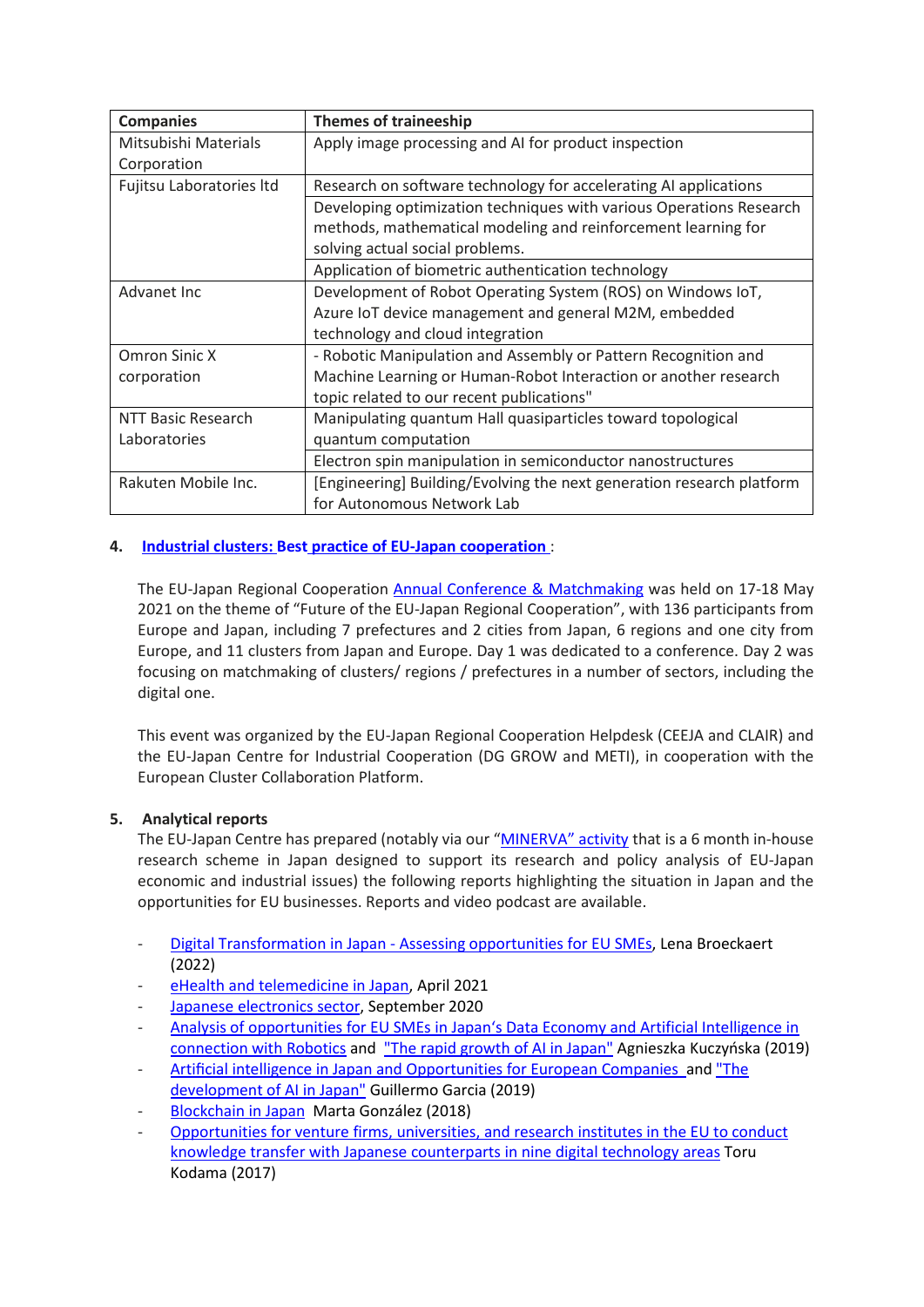See also editorial in the EU-Japan Centre's Newsletter sent to 17,000 recipients in the EU and Japan on SME [internationalisation](https://www.eu-japan.eu/sites/default/files/publications/docs/march21.pdf) and digitalisation (March 2021 issue)

#### **6. Public Procurement in Japan**

The EU-Japan Centre's Helpdesk for public [procurement](https://www.eu-japan.eu/japan-tax-public-procurement-helpdesk#:%7E:text=The%20JTPP%20Helpdesk%20aims%20to,might%20impede%20your%20business%20activities.) has prepared a number of [thematic](https://www.eu-japan.eu/government-procurement-thematic-reports) [reports](https://www.eu-japan.eu/government-procurement-thematic-reports) including one (June 2021) on Government [procurement](https://www.eu-japan.eu/government-procurement-digital-economy-0) and digital economy in Japan

#### **7. Technology Transfer between the EU and Japan**

The EU-Japan Centre's Helpdesk for [Technology](http://www.eu-jp-tthelpdesk.eu/) Transfer facilitated the creation of partnerships in the past years in several fields, including the digital sector. The most successful case to mention regards the relationship between a Japanese distributor and a Spanish [3D-printing](http://www.eu-jp-tthelpdesk.eu/wp-content/uploads/2020/09/SME-Corner-August-2020.pdf) company [applying](http://www.eu-jp-tthelpdesk.eu/wp-content/uploads/2020/09/SME-Corner-August-2020.pdf) AI, and 3D-printing technologies for food preparation. The relationship evolved from a simple distribution/representation contract to a full partnership covering different applications and solutions from those originally planned.

#### **8. EU-Japan Business cooperation in and with ASEAN, Africa, Latin America**

The EU-Japan Centre has organised workshops, webinars, virtual booths and trilateral business matchmaking events to promote and support EU-Japan business cooperation in and with (i) Africa and (ii) Vietnam. These activities have included businesses in the digital transformation and ICT sector. This was done in cooperation with several Trade Promotion Organisations and Chambers of Commerce & Industry of the EU member States in Japan, in Africa and in Vietnam.

- EU-[Japan-Africa](https://www.jabf2021.com/en/index.html) trilateral business matchmaking at the occasion of the  $3<sup>rd</sup>$  Japan-Africa [Business](https://www.jabf2021.com/en/index.html) Forum, July 2021. Report available [here.](https://www.eu-japan.eu/sites/default/files/imce/reports/een/jabf-2021.pdf)
- Workshop and business [matchmaking](https://eu-japan-africa-2022.b2match.io/) event about EU-Japan-Africa trilateral business cooperation at the occasion of the  $7<sup>th</sup>$  EU-Africa Business Forum, February 2022 Report available [here.](https://www.eu-japan.eu/sites/default/files/imce/EJP3A/EABF2022_Event_Report.pdf) Workshop recording available [here.](https://www.eu-japan.eu/publications/eabf-2022-workshop-eu-japan-business-cooperation-and-africa-video)
- List of case studies of Africa-EU-Japan trilateral business cooperation, including in the digital sector, available [here.](https://www.eu-japan.eu/sites/default/files/imce/EJP3A/Case_studies_EU_Japan_Africa_business_cooperation.pdf)
- Launch of a one-year [EU-Japan-Vietnam](https://eu-japan-vietnam-2022.b2match.io/) matchmaking platform to facilitate trilateral business cooperation in and with Vietnam. Kick-off webinar and business matchmaking in March 2022 (report in preparation). Webinar recording available [here.](https://www.eu-japan.eu/videos/webinar-EU-Japan-Business-Matchmaking-Vietnam-070322.mp4)

EU-Japan business cooperation in and with foreign countries, notably in Africa, ASEAN and Latin America corresponds to an important business trend: in addition to reaching Japan's domestic market, European businesses increasingly see Japan as a strategic hub to access foreign markets, by partnering with Japanese businesses. More information on this growing trend that has impact on industrial competitiveness as well as on business and regulatory environment, norms, standards and geopolitical dimension can be found in the Centre's analytical reports [here](https://www.eu-japan.eu/publications/eu-japan-business-cooperation-third-markets-focus-digital-economy) and [there,](https://www.eu-japan.eu/publications/analysis-eu-japan-business-cooperation-third-countries) and [conference.](https://www.eu-japan.eu/events/eu-japan-business-collaborations-third-markets)

#### **9. EU-Japan ICT Business Matchmaking**

The EU-Japan Centre for Industrial Cooperation has been organizing EU ICT SME and Cluster Missions to Japan since 2015. Joint Exhibition stands have been organized at [Embedded](https://www.jasa.or.jp/expo/english/)  [Technology & IoT Technology](https://www.jasa.or.jp/expo/english/) or [Japan IT Week](https://www.japan-it.jp/en-gb.html) respectively. Dedicated Business Matching events as part of these Missions have been organized in 2017 an[d 2018.](https://ict-tokyo2018.b2match.io/)

An ICT SME and cluster [Mission](https://www.eu-japan.eu/events/ict-clustersme-mission) organised on 19-22 November 2019 included the following: